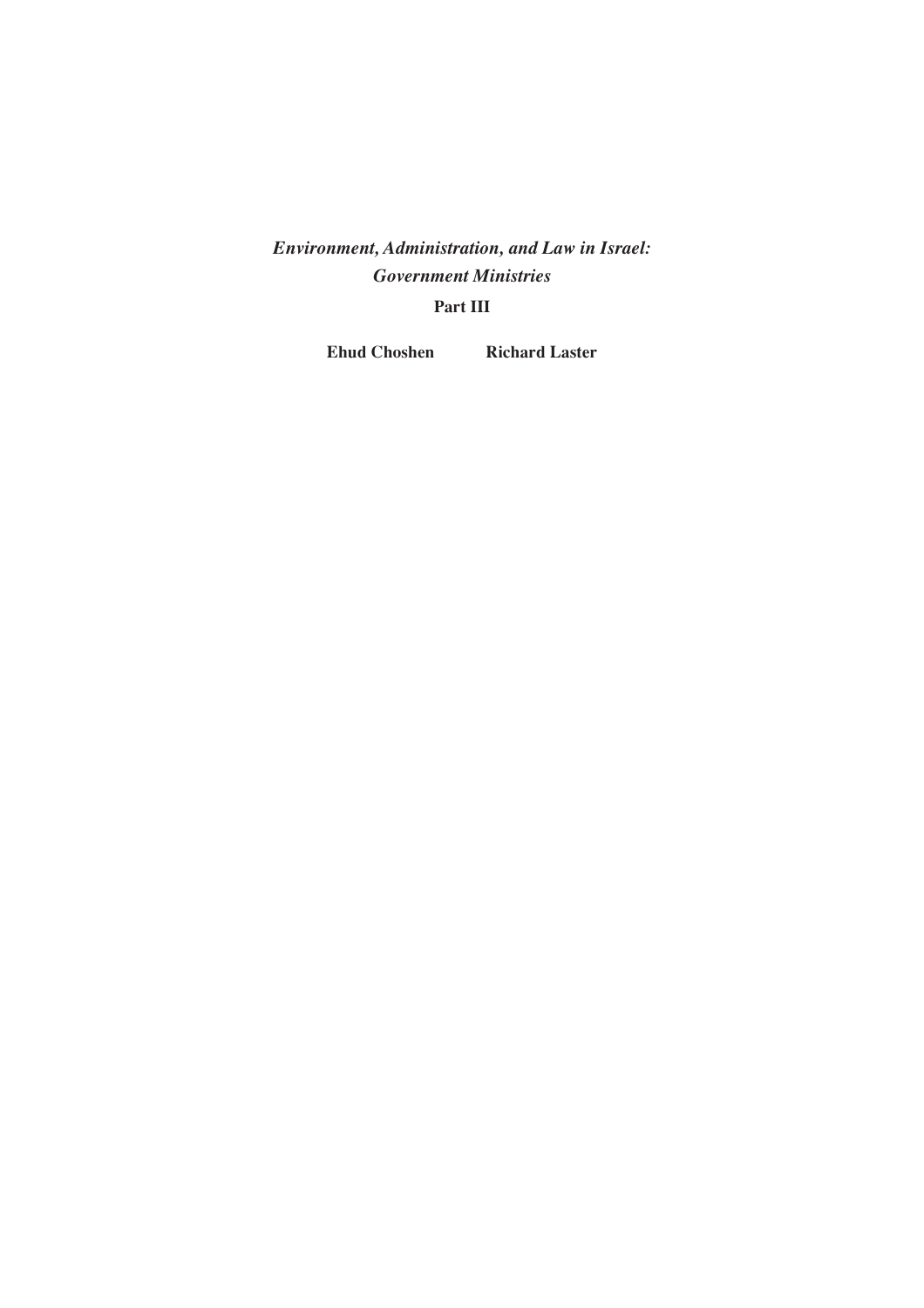The Jerusalem Institute for Israel Studies **The Center for Environmental Policy**

# *Environment, Administration, and Law in Israel: Government Ministries*

# **Part III**

**Ehud Choshen** Richard Laster

**2005**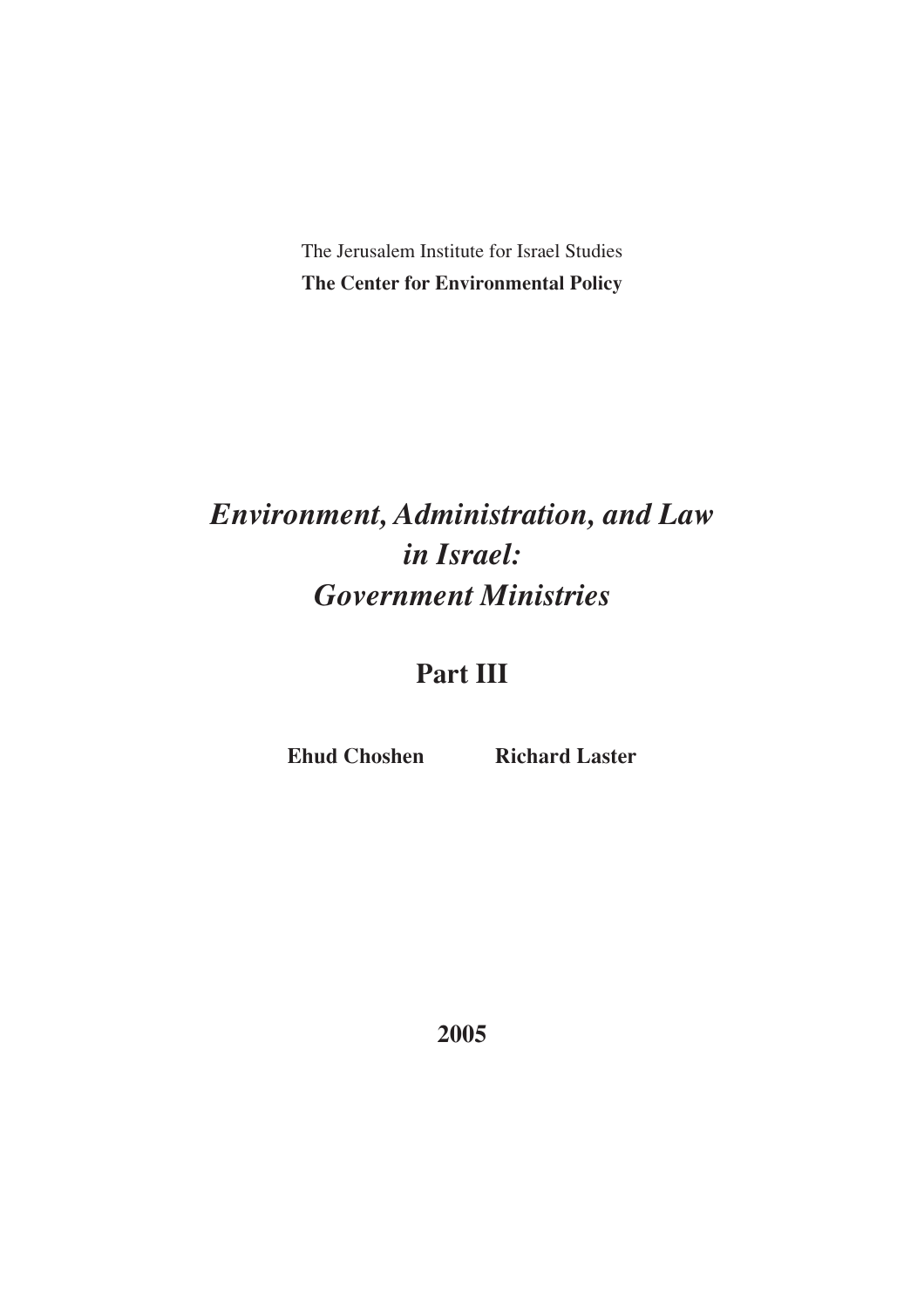The Jerusalem Institute for Israel Studies The Center for Environmental Policy Research Series No. 21

# *Environment, Administration, and Law in Israel: Government Ministries* **Part III**

**Dr. Ehud Choshen, Adv. Dr. Richard Laster, Adv.**

This book was made possible through funding from the Charles H. Revson Foundation

The statements made and the views expressed are solely the responsibility of the authors

#### ISSN 033-8681

© 2005, The Jerusalem Institute for Israel Studies The Hay Elyachar House 20 Radak St. 92186 Jerusalem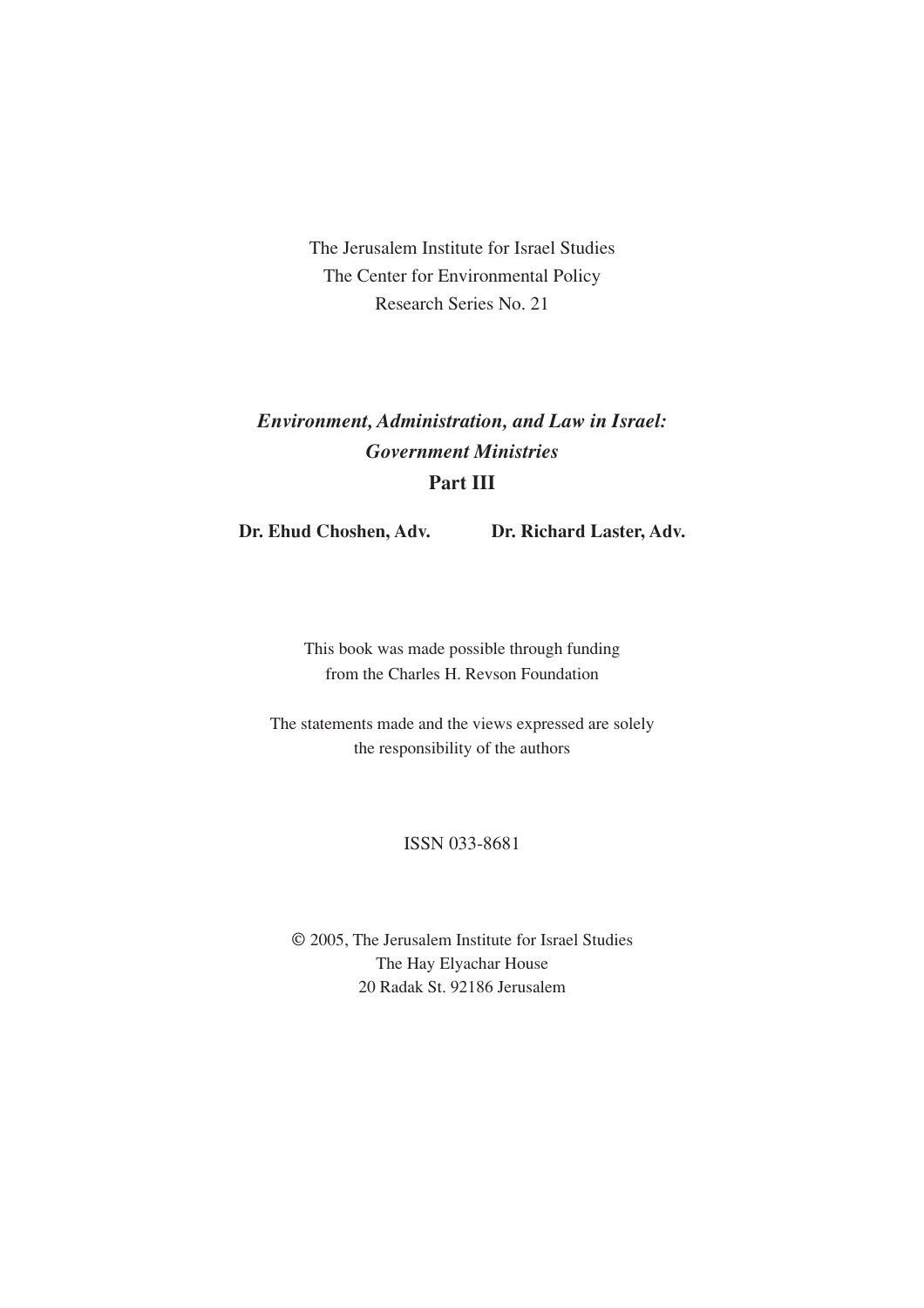# *Table of Contents*

| The Central Administration – Government Ministries and |
|--------------------------------------------------------|
| the Environment                                        |
| Ministry of Finance                                    |
| Ministry of Environment                                |
| Ministry of Internal Security                          |
| Ministry of Construction and Housing                   |
| Ministry of Religious Affairs                          |
| Ministry of Health                                     |
| Ministry of Foreign Affairs                            |
| Ministry of Education                                  |
| Ministry of Agriculture and Rural Development          |
| Ministry of Science, Culture and Sport                 |
| Ministry of Labor and Welfare                          |
| Ministry of Justice                                    |
| Ministry of Interior                                   |
| Ministry of Absorption                                 |
| Prime Minister's Office                                |
| Ministry of Regional Cooperation                       |
| Ministry of Transportation                             |
| Ministry of Tourism                                    |
| Ministry of Industry and Trade                         |
| Ministry of Communications                             |
| Ministry of National Infrastructure                    |
| <b>Water Commissioner</b>                              |
|                                                        |

### **Conclusions**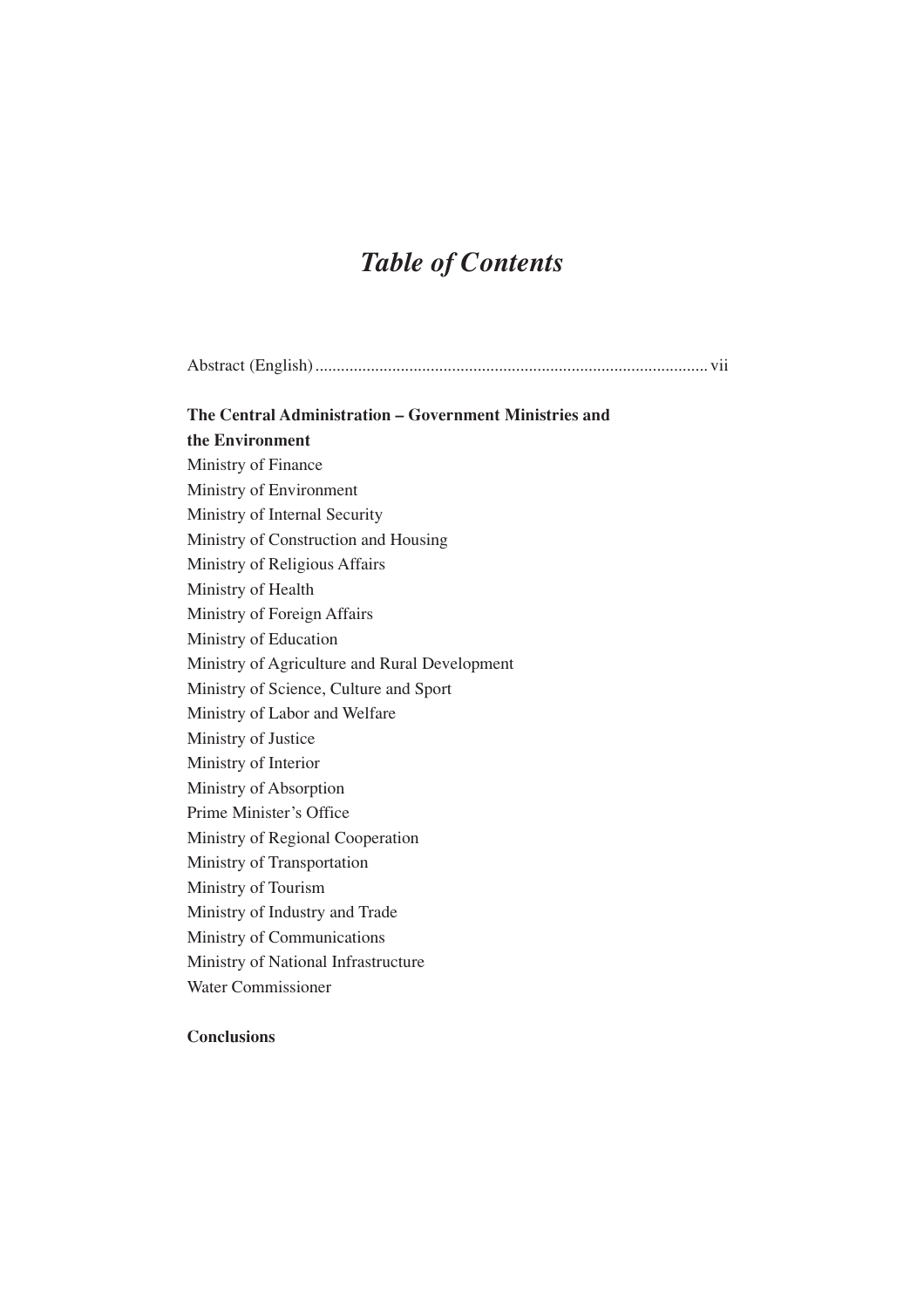## *Abstract*

#### **Dr. Ehud Choshen, Adv. Dr. Richard Laster, Adv.**

*Research Assistants:***Tamar Berman- Shlomovitch**, Gefen Bankir, Jack R. Jacobs, Adv. (US), Shoham Choshen, Dan Livney, Yuval Laster, Guy Fuhrer, **Dalia Tzovotero**, Anat Kidron, Zecharia Tagar.

From the beginning of civilization, the public administration has been responsible for overseeing, coordinating, organizing, directing, supervising, and managing man's private and public activities. The attempt to understand how Man acts in relation to his environment, and to direct Man's activities in a way that can prevent serious environmental damage, is therefore the role of public administration specifically the environmental administration.

Beginning in the early twentieth century, health ministries were generally responsible for environmental management. Preventing epidemics was paramount, and this demanded protection of food and water. A broader approach to environmental protection gradually evolved, especially in developed countries. This approach attached importance not only to visible and immediate public health problems, but also to public nuisances and long range health problems: preventing air and noise pollution, treating waste, protecting nature, and averting the economic damage caused by environmental pollution. In most cases, health ministries were unable to accommodate this broad approach since it went beyond their normal range of activity. This, together with widespread public pressure, led most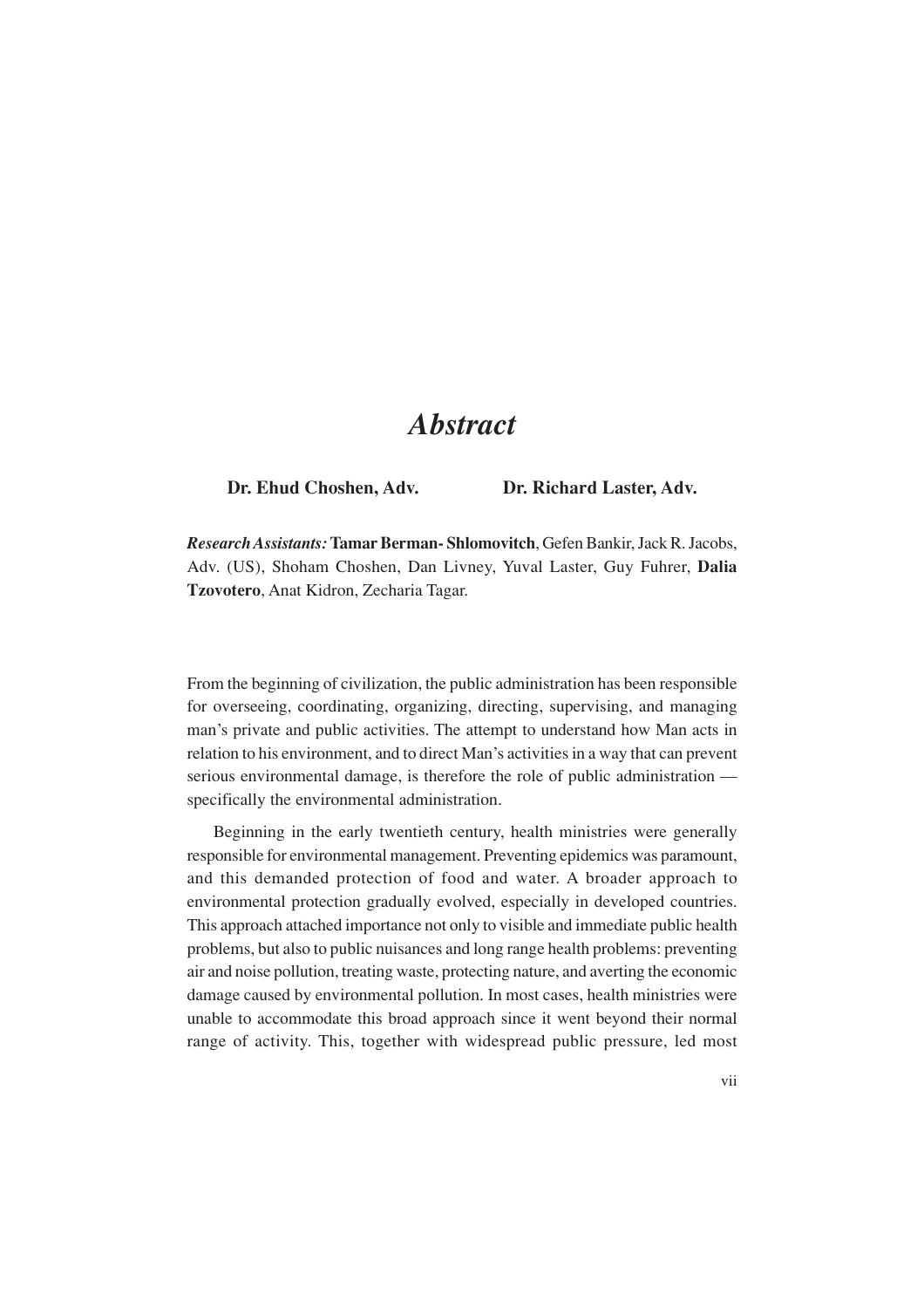developed countries to restructure their public administration, and to transfer authority and manpower to one central governmental body that would be responsible for environmental protection.

During this process, health ministries retained the authority to establish regulations based on public health considerations and to follow-up on public health effects of various environmental pollutants, but the role of executing and enforcing environmental regulations was given to new government ministries.

The increased global awareness of environmental issues that followed the Stockholm Conference in 1972 was expressed, among other things, in the realm of public administration, through the establishment of new environmental ministries or government units, the concentration of environmental issues in central administrative bodies, or, as has been the trend over the past twenty years, the inclusion of articles for environmental protection in updated constitutions.

The roots of public administration in Israel, specifically environmental administration, stem from the British Mandate period. At that time, environmental issues were dealt with indirectly and at the local level. There was no central governmental body whose aim was to protect individuals from environmental and public health nuisances, and there was no demand for a central environmental administrative body. The Mandate government in Israel was comprised of external institutions, such as the Colonial Office in Britain, administrative units (such as the Secretariat and the Regional Office, the Governing Council of the High Commissioner) and various departments, which were the basic administrative unit of the British Mandate. Of the more environmentally oriented were the Department of Health, the Department of Agriculture, the Department of Fishing and Forestry, and the Mining Inspector.

After the State of Israel was established, it was difficult to fit environmental protection into the existing government apparatus because environmental protection required an innovative approach and was a multi-disciplinary, specialized, and unconventional field. Increased public awareness of environmental damage in Israel and worldwide led to the gradual development of an environmental administration. The Nature Protection Authority and the National Parks Authority were established in the 1960s, the National Committee for the Biosphere and Environmental Quality and the Environmental Protection Service were established in the 1970s, and the Ministry of Environment was established in the late 1980s. Government decisions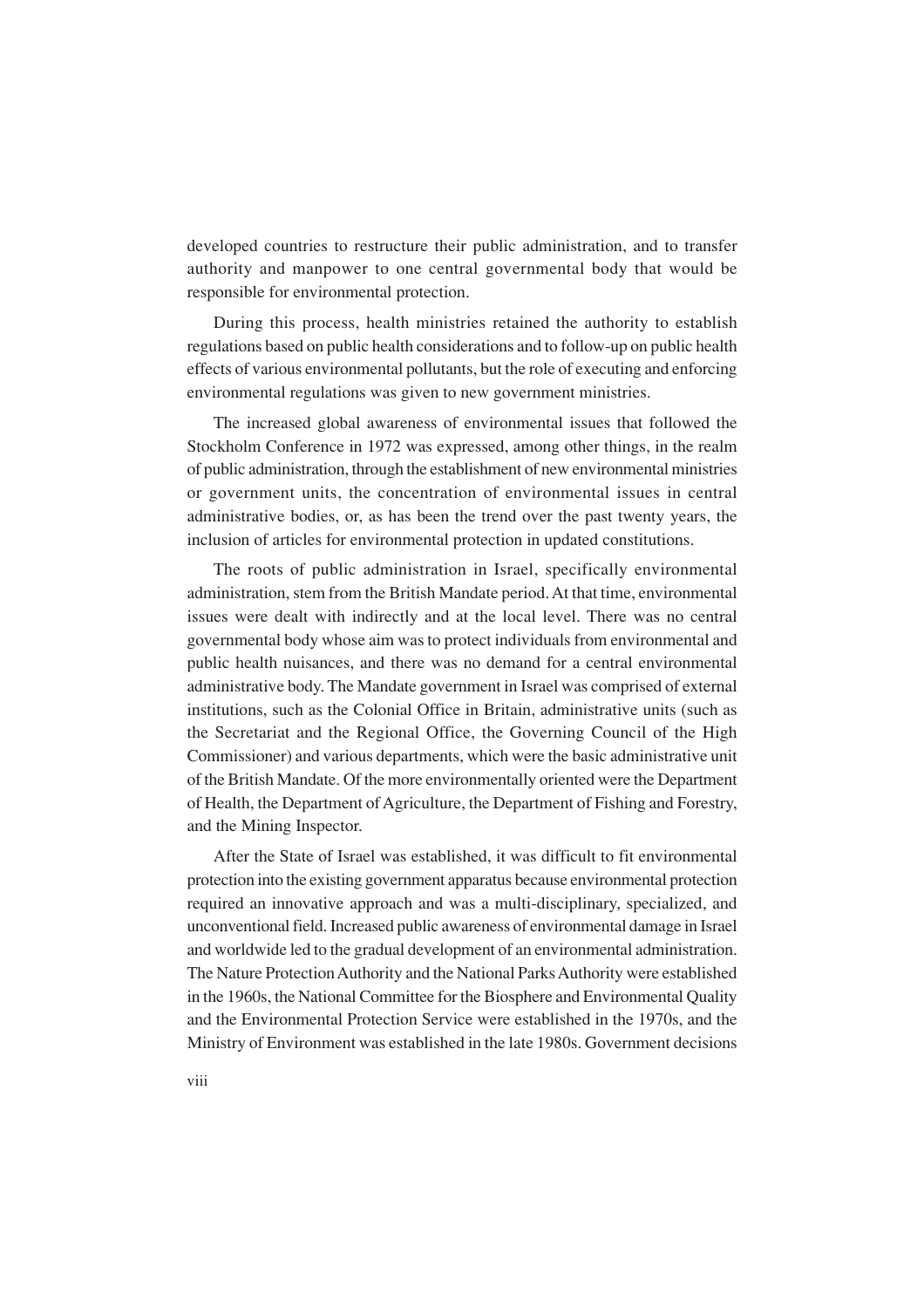throughout the 1990's transferred some of the authority that was scattered throughout various government ministries to the environmental ministry. Intergovernmental organization of environmental protection also began during this period. At the beginning of the twenty-first century, the government adopted a strategic program for sustainable development in Israel. The program forms a foundation for activities supporting environmental protection.

## *Government Ministries*

In Israel, environmental issues are scattered among many government ministries and their many units. Among other things, this study looked at the number of "environmental laws" (laws that relate to environmental issues) under the auspices of each government ministry. At least sixteen out of the twenty-two government ministries are legally authorized to handle environmental issues. About threequarters of Israel's environmental laws involve six government ministries — Interior, Agriculture, Transportation, Health, Environment, and Infrastructure. The Ministry of Environment, which is ranked fifth in number of environmental laws under its control, is involved in less than one-tenth of Israel's environmental laws. This analysis shows that the establishment of the Ministry of Environment did not result in a real quantitative change in Israel's environmental law.

Each government ministry's specialization and expertise affects the way it relates to and handles the environmental issues that it is responsible for. Since most environmental issues are multi — faceted, the authority to deal with these issues can be assigned to a ministry that considers environmental protection paramount — such as the Ministry of Environment — or it can be assigned to a ministry that handles other facets of the issue. If the environmental aspect were considered the most important, all the authority for these issues would be transferred to the Environmental Ministry, as has occurred in some countries. Meanwhile, it appears that only topics that are easily transferred, that do not "belong" to other ministries, or that seriously conflict with other topics under other ministries' control, have been transferred to the Ministry of Environment.

In this study, environmental laws were examined in order to characterize each government ministry's areas of responsibility. In addition, each government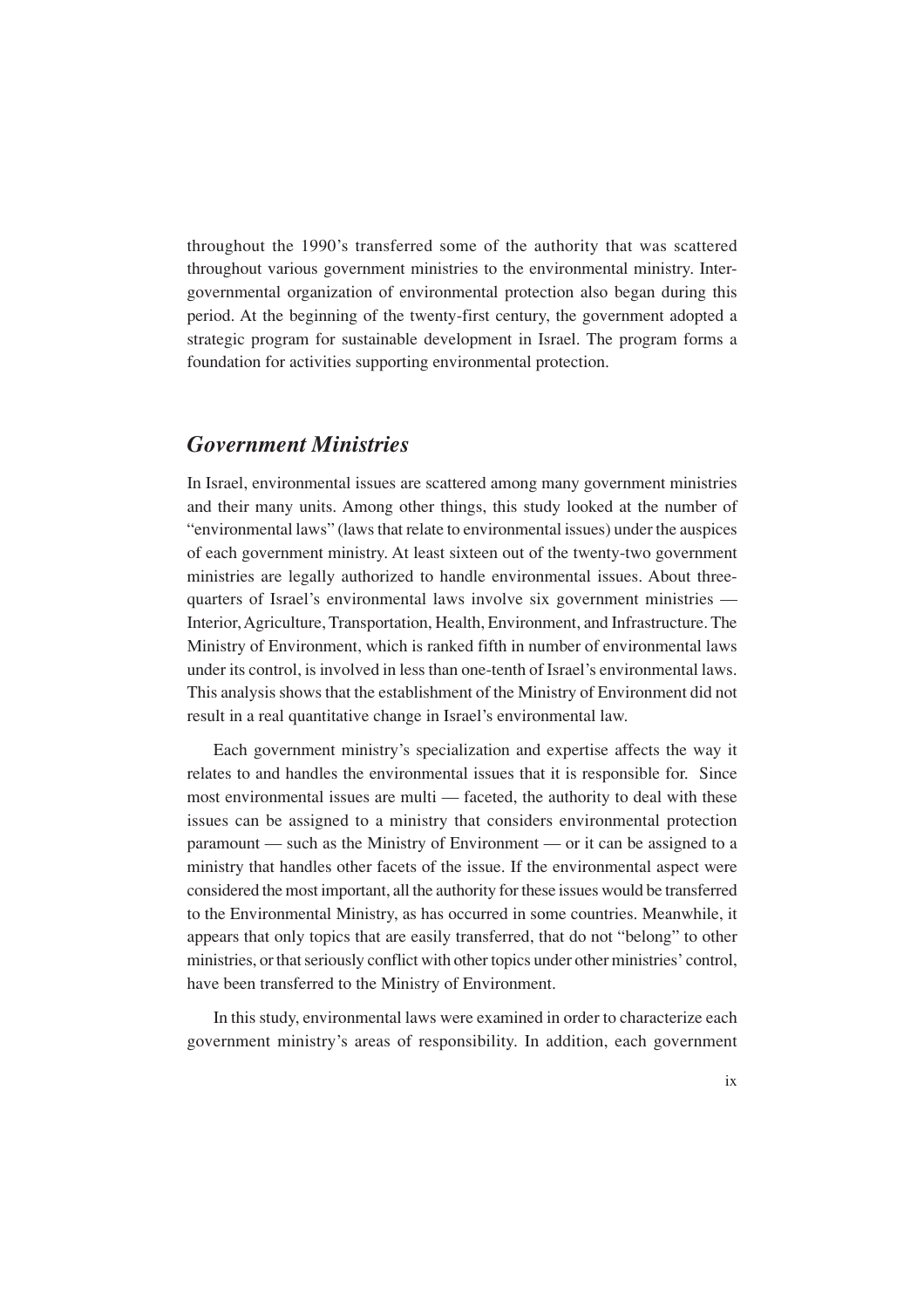ministry and its departments were "scanned" for information on environmental involvement. In order to learn about what is actually taking place "on the ground", and in the absence of prior comprehensive documentary studies, our work examined the way government ministries handle environmental issues, based on what the government ministries themselves reported. This was accomplished by using material collected during many interviews with government workers, written material compiled by the ministries, material found on the ministries' websites, and published material by or about the ministries.

Democratic countries, including Israel, abide by the principle of separation of power. The emphasis is on inter-relationships between government authorities, and the executive branch's powers are based on legislation passed by the legislative branch.

In a review of Israeli legislation, 112 laws were found (and hundreds of pieces of secondary legislation) related to environmental quality, that authorize the executive branch to act. One of the striking findings of our study was that most government ministries share their authority over environmental laws with other government ministries. This is likely to increase the need for coordination between many ministries, and the need for separate cooperation plans for different laws. While some laws authorize one government ministry to act, others give different ministries authority for different articles within a law, or give different ministries overlapping authority for the same law. Most laws give authority to only one or two government ministries. However, some laws authorize up to thirteen government ministries to carry out the same law.

One third of Israel's environmental laws "belong" to one ministry, about twofifths authorize between two and four government ministries for each law, and about seven percent authorize between ten and thirteen government ministries for each law.

All of the environmental laws that give many government ministries authority for the same law were passed after the establishment of the State of Israel. Before the State of Israel was established, and during its early years, the laws that were passed gave authority to one or few ministries for each law. In the mid-1960s a few laws that gave authority to several government ministries were passed, but this trend was most prominent towards the end of the 1990s.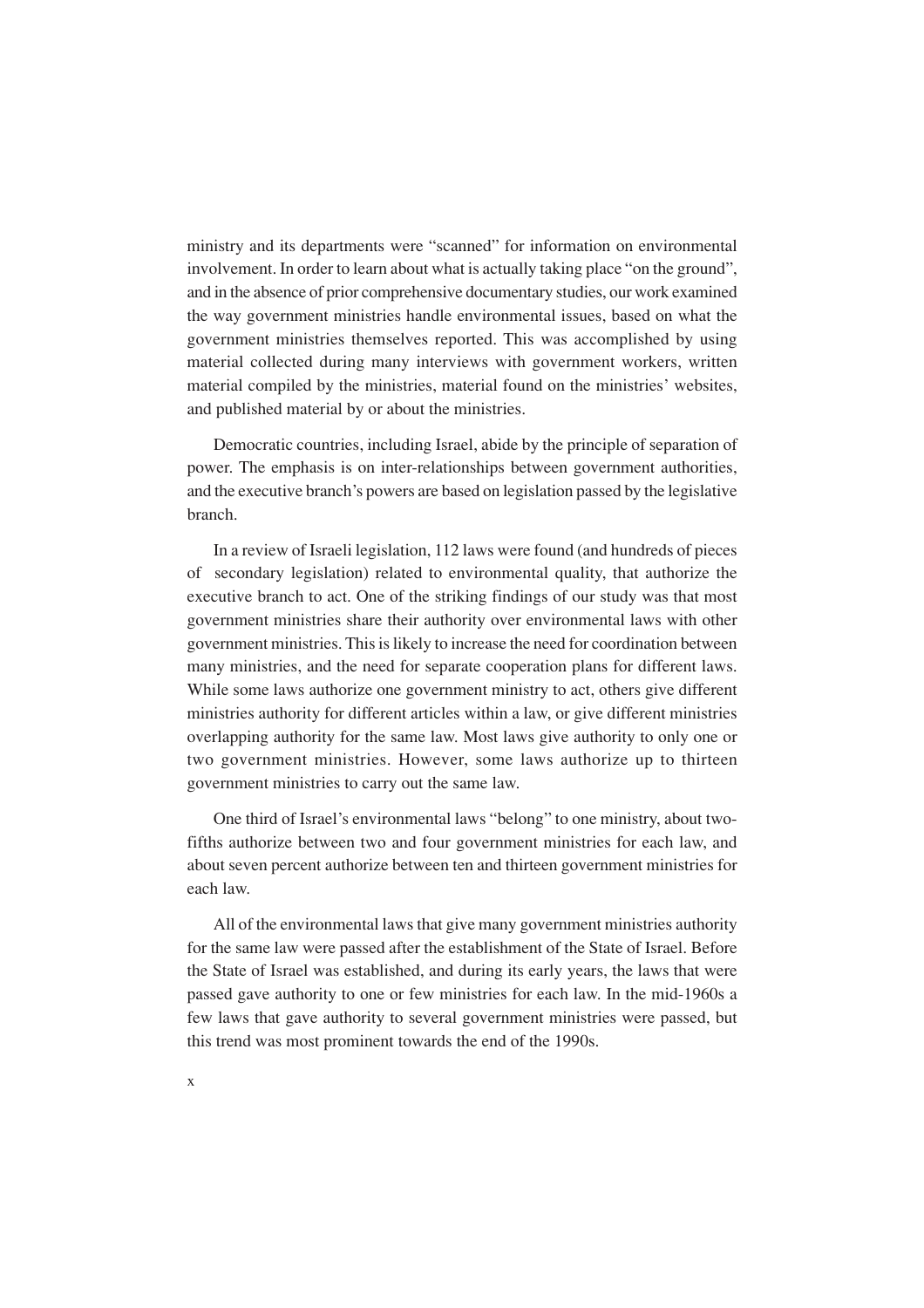Another interesting finding is that while many laws give authority to more than one ministry, there is no obvious trend of particular ministries being "paired up" to share authority.

One of the expected outcomes of having many different government ministries with authority over environmental laws is an increase in environmental departments, scattered among many government ministries. This study describes this outcome, and includes an extensive description of the environmental departments found in many of the government ministries.

This study also found that Israeli legislation and international treaties ratified by Israel deal with the same principal environmental issues. This study examined "weighty" environmental laws, or laws that have greater potential to influence environmental quality or environmental administration and law in Israel. The findings were similar to the findings regarding all of Israel's environmental laws: the Ministries of Agriculture, Interior, Environment and Health have authority over most of Israel's "weighty" environmental laws.

This study examined the following parameters for each government ministry: authority over environmental laws, environmental fields in which they are active, and the administrative departments that handle environmental topics.

❖ *Ministry of Finance:* Of the twenty-four environmental laws under the authority of the Ministry of Finance, most involve general directives or nature and landscape protection. The Ministry does not have exclusive authority over any environmental law, and in thirty-eight percent of the laws, it shares authority with one additional ministry. All the environmental laws that involve the Ministry of Finance were passed after 1956, and most were passed between 1984-1998. The Ministry has influence over environmental issues, as with all governmental activities, by way of the budget, taxation and legislation. The study examined the following administrative division's influence over environmental issues: state revenue department, income tax department, budget department, comptroller's office, and the international department. The Ministry of Finance also has considerable influence over legislation and regulation, since the Ministry's representative examines the financial aspects of legislation and considers overall impacts on the economy. These include indirect costs such as those caused by environmental pollution.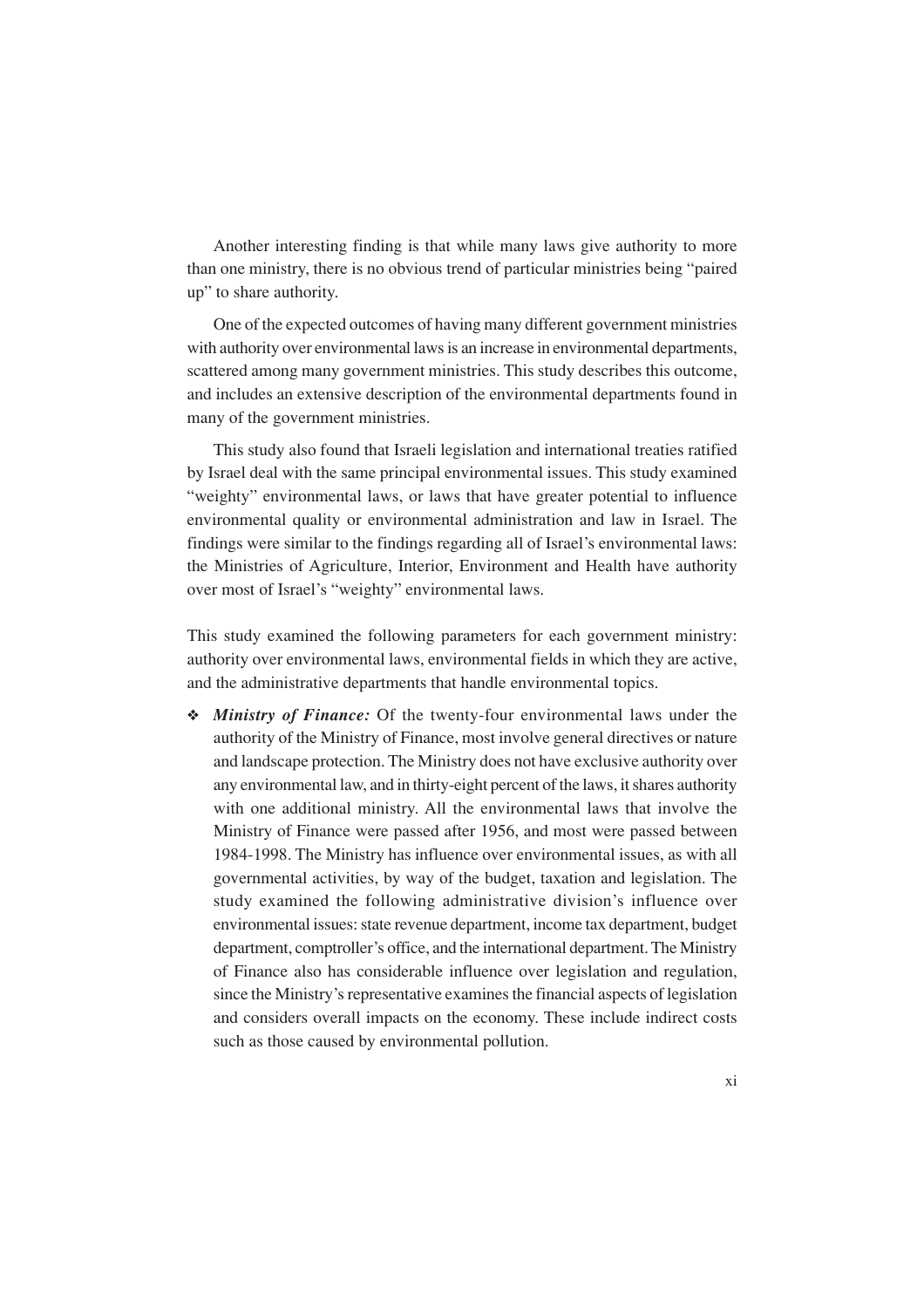❖ *Ministry of Environment:* This is the only ministry dedicated to environmental protection. The Ministry has authority over thirty-three environmental laws, which deal with a wide variety of topics, including nature and landscape protection, water quality, oceans and coastlines, toxic substances, solid waste, and air quality. Relative to other ministries with authority over many environmental laws — such as the Ministry of Transportation and the Ministry of Agriculture — the Ministry of Environment has exclusive authority over few laws. Indeed, when the Ministry of Environment was established in 1989, most of Israel's environmental laws already existed, but half of the laws under the Ministry of Environment's authority were passed after it was established. The Ministry of Environment shares authority over "new" environmental laws as well, and on average, five additional government ministries share its authority for each law. The profusion of ministries that share the Ministry of Environment's authority for each law probably limits the Ministry of Environment's capacity to act independently. The Ministry of Environment shares authority over its laws mostly with the Ministries of Interior, Health, and Agriculture.

This study reviewed, among other things, the events that led to the Ministry of Environment's establishment, its objectives, structure, primary fields of activity, active forums, and administrative units. The administrative departments involved in environmental issues were studied, analyzed and described in detail.

Although the Ministry's budget has grown by a factor of six since its establishment, the budget still makes up only about 0.1% of the total government budget, and is much lower than the allotment awarded to most ministries. The Ministry of Environment's budget has been relatively unstable, in comparison to the total government budget. This instability probably interferes with long term planning. The Ministry's budget was cut in 2001, and continues to drop, absolutely and in relation to the total government budget. This finding stands in contrast to the increase in public support for environmental protection and the growing recognition of its importance. Apparently, these considerations were overlooked when the government allocated funds for the Ministry of Environment.

❖ *Ministry of Internal Security:* The Ministry is involved in environmental issues through its department of legal council, but mostly through its operating branch — the police. The study examined the Environmental Police's activities.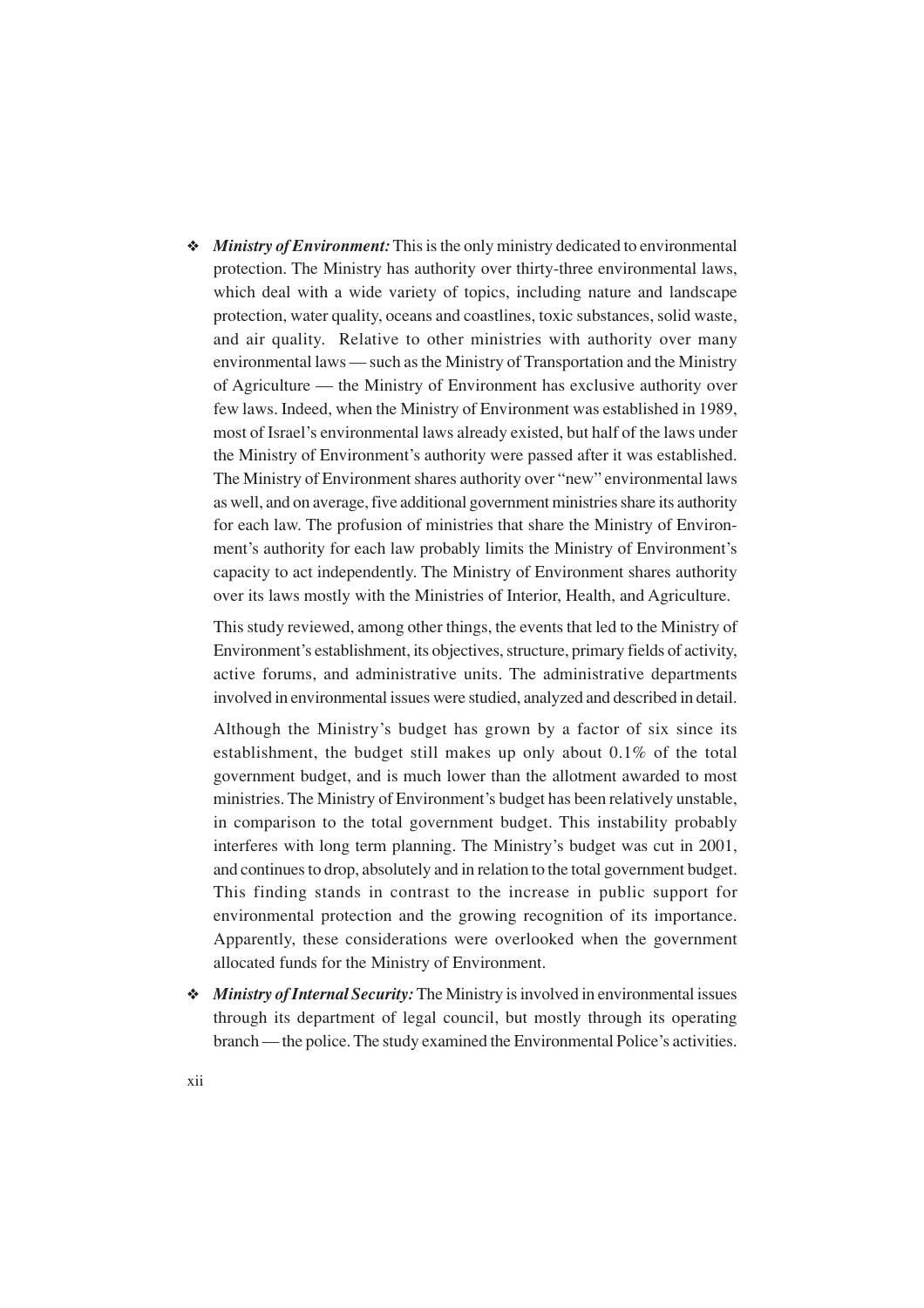- ❖ *Ministry of Construction and Housing:* This Ministry has authority over 13 environmental laws, most of which deal with general directives or with nature and landscape protection. For most of these laws, the Ministry's authority is partial or limited. The following administrative units, which are involved in environmental issues, were examined: programs department; department of urban planning and construction; and rural construction administration.
- ❖ *Ministry of Religious Affairs:* Before its authorities were transferred to other government ministries, the Ministry of Religious Affairs had authority over ten environmental laws. With the exception of the Protection of Holy Sites Law, the Ministry did not have responsibility for broad sections of these laws or for "heavy" environmental topics. Most of the Ministry's connection with environmental topics deals with protection of holy sites.
- ❖ *Ministry of Health:* The Ministry of Health has authority over thirty-five environmental laws concerning general directives, nature and landscape protection, air quality, oceans and coastlines, and toxic substances. These laws were passed between 1927-1999. Although the Ministry of Health is among the ministries with authority over most environmental laws, it is also among the Ministries with exclusive authority over the fewest environmental laws. Between one and twelve additional ministries shares authority with the Ministry of Health for each law. The Ministry of Health is responsible for "environmental health," which includes areas of human health that are affected by physical, chemical, and biological agents in the environment. The major environmental topics that the Ministry of Health is responsible for are drinking water quality, food quality, water quality in rivers at recreation areas, wastewater treatment, quality of recycled wastewater used for agriculture, and toxic waste from hospitals. The study examined the following Ministry of Health administrative units, which are involved in environmental issues: department of public health services; department of environmental health; national food service; public health laboratories; worker health service; department of epidemiology; national center for disease control; national cancer registry; office of the head scientist; licensing and supervision over radiation instruments unit; and the entymology laboratory.
- ❖ *Ministry of Foreign Affairs:* The ministry is responsible for promoting environmental issues, primarily by signing two-party or multi-party agreements.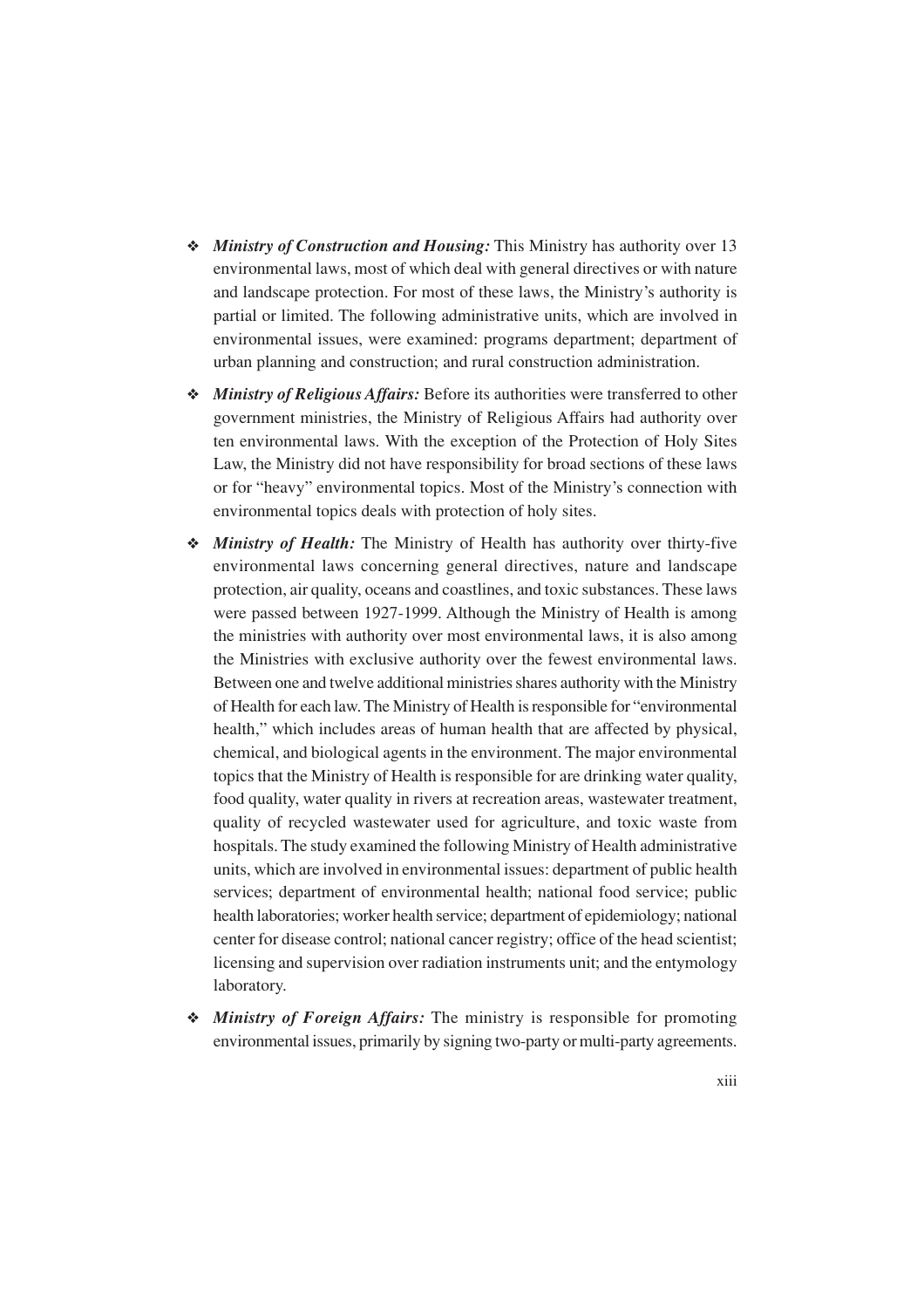The study examined the following administrative units, which are involved in environmental issues: department of peace and the Middle East; department of international organizations; department of Asia and the Ukraine; and the department of international treatments.

- ❖ *Ministry of Education:* The Ministry of Education has shared authority over nineteen environmental laws, all of which were passed after 1950. The study examined the following administrative units, which are involved in environmental issues: department of pre-school and elementary school education; department of secondary school education; the pedagogic secretariat; youth and society administration; administration of rural education; information center; department of tours; and the planning, supervision and man-power administration. This study describes the ways in which environmental science and environmental education have been incorporated into the education system.
- ❖ *Ministry of Agriculture and Rural Development:* This Ministry has authority over forty-eight environmental laws, making it second on the list of government ministries with authority over most environmental laws. Of these laws, forty percent involve nature and landscape protection. The Ministry has exclusive authority over twenty-three percent of the laws in its jurisdiction. The Ministry shares authority over environmental laws mostly with the Ministry of Interior. Since 1926, each decade has brought the Ministry more laws, with a recent increase.

This study describes the Ministry's environmental activities, and the ways it cooperates with other ministries. The study examined the following administrative units, which are involved in environmental issues : planning authority; forestry unit; veterinary services and cattle health; plant protection services; aquaculture and fisheries unit; department of ocean agriculture; ocean fishing unit; department of drainage and soil protection; department of engineering and drainage; department of land preservation; open land unit; department of grazing; department of land purpose mapping and remote sensing; plant consolidation unit; station for run-off research; training service; plant protection service; and the department of foreign relations.

❖ *Ministry of Science, Culture and Sport:* The Ministry's activities in the field of environmental protection are primarily within a research framework,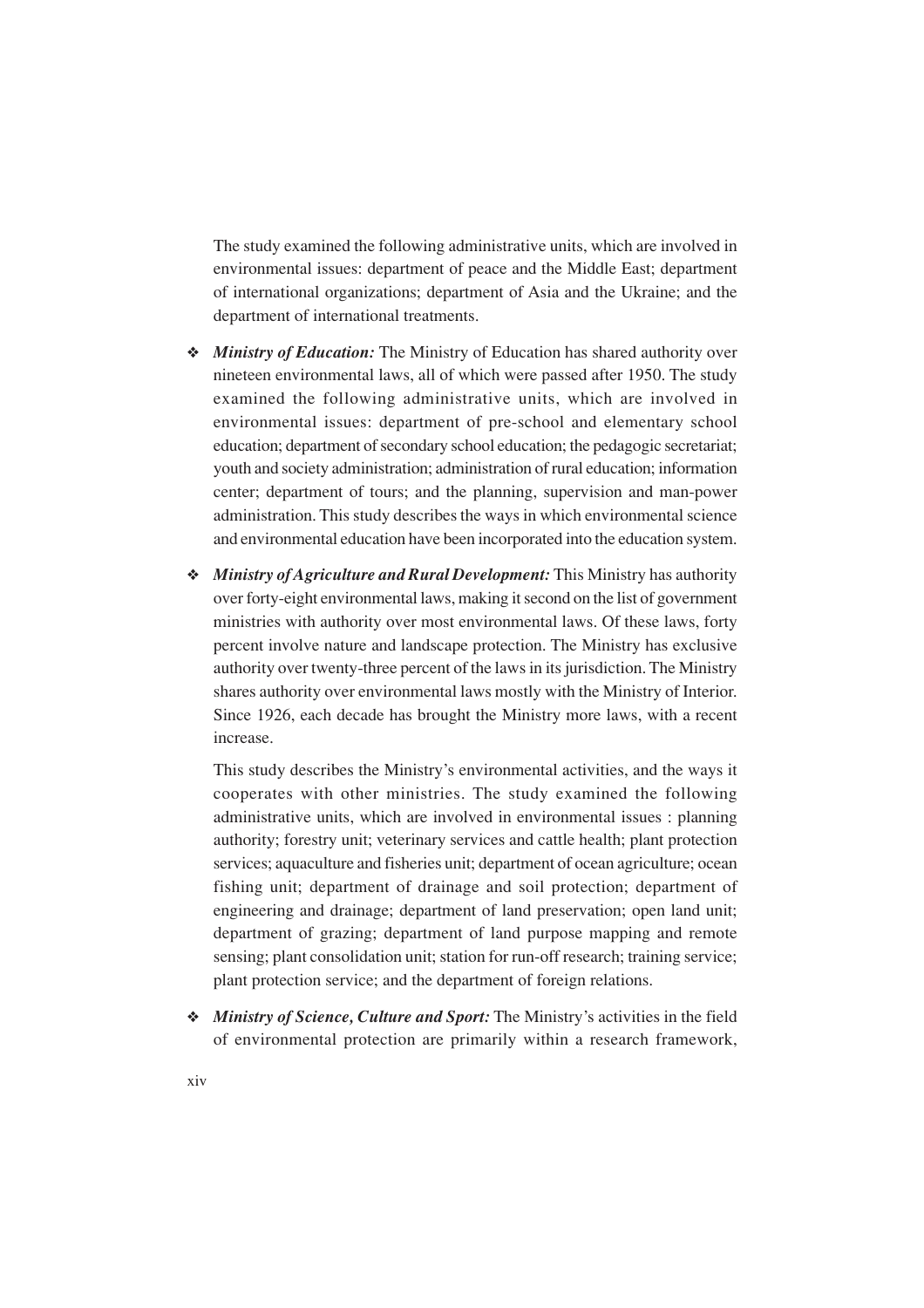sometimes in cooperation with organizations from foreign countries. The study examined the following administrative units, which are involved in environmental issues: the "garden bank" and the information center for groundwater salinization.

- ❖ *Ministry of Labor and Welfare:* the Ministry has authority over fifteen environmental laws, most of which involve general directives. The other laws involve air quality, toxic substances, and nature and landscape protection. The Ministry of Labor and Welfare doesn't have exclusive authority over any environmental laws. The study examined the following administrative units, which are involved in environmental issues: supervision over worker safety unit, occupational safety unit, preventive action unit, and research on health and safety in the workplace unit.
- ❖ *Ministry of Justice:* The study examined the following administrative units, which are involved in environmental issues: legal advisor to the government; department of legal council; department of legislation; international treaties and international claims unit; land taxation unit; general custodian; documentation department; and the institute for advanced study for lawyers and legal consultants.
- ❖ *Ministry of Interior:* Government decisions, accompanied by parliamentary approval, determined that "all of the Ministry of Interior's activity related to environmental protection will be transferred to the Ministry of Environment." However, the Ministry of Interior still has authority over fifty-two environmental laws, more than any other ministry. The Ministry of Interior has exclusive authority over only ten percent of these laws.

Since 1988, the Ministry of Interior's authority over environmental issues has grown and over twenty laws have been passed that give the Ministry additional authority over environmental issues. The Ministry has responsibilities for the following environmental topics: water quality, toxic substances, toxic waste, pesticides, and nature and landscape protection. The study examined the following administrative units, which are involved in environmental issues: the planning administration; national council for planning and construction; the committee for ocean water; committee for agricultural land and open land protection; national unit for construction supervision; local authority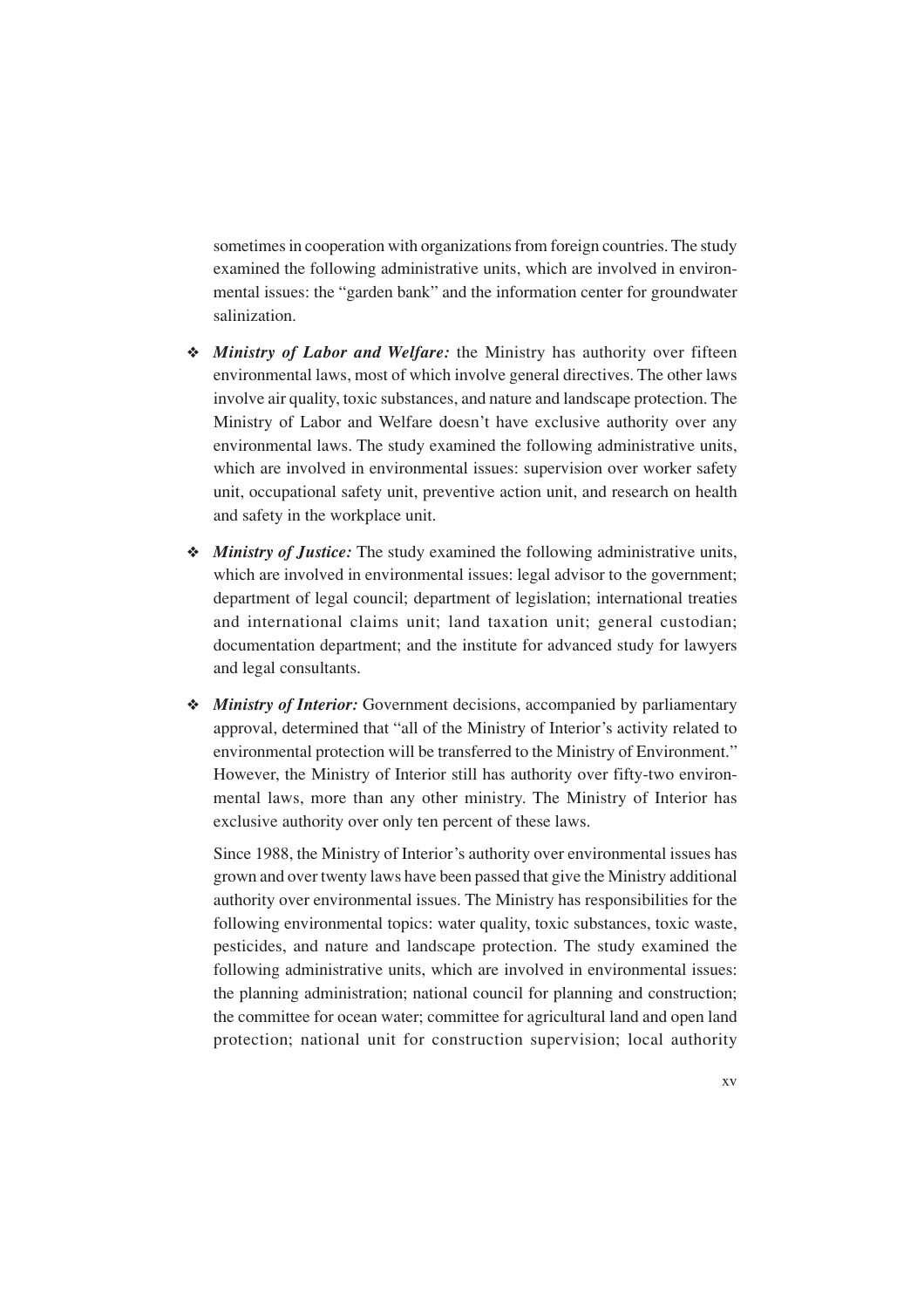administration; local authorities auditing unit; water economy in local authorities administration; licensing authority; emergency services and special services; center for business licensing; licensing and supervision department; and licensing security factories unit.

- ❖ *Ministry of Absorption:* The Ministry deals indirectly with environmental issues. Within the framework of immigrant absorption, the Ministry supports immigrant groups that are involved with environmental issues, and research centers established by immigrant scientists.
- ❖ *Prime Minister's Office:* Although the Prime Minister's Office has authority over only one environmental law, many of its administrative units deal with environmental issues. These include: planning and development department; national and internal review department; the atomic energy commission; nuclear engineering department; safety and licensing department, external relations unit; the advising council on nuclear safety; the center for nuclear research at Nahal Soreq; the Minister of Jerusalem Affairs; and the bureau of government publications.
- ❖ *Ministry of Regional Cooperation:* Before it was dispersed among other government ministries, the Ministry of Regional Cooperation, together with the academic community and the private sector, participated in various projects and studies, most of which dealt with environmental issues. The office didn't employ professionals in the field of environmental studies, but utilized Ministry of Environment employees. The Ministry also functioned as an "environmental liaison" with neighboring countries.
- ❖ *Ministry of Transportation:* This Ministry has authority over thirty-seven environmental laws, most of which involve general directives, nature and landscape protection, oceans and coastlines, air quality, toxic substances, noise, and water quality. The Ministry has exclusive authority over more than twenty percent of its thirty-seven laws. The administrative units that deal with environmental issues include: air transportation, the airport authority, land transportation, the land administration, the cars unit, sea transportation and the shipping and ports administration.
- ❖ *Ministry of Tourism:* The Ministry of Tourism has authority over eleven environmental laws, all of which were passed after 1963. In each of these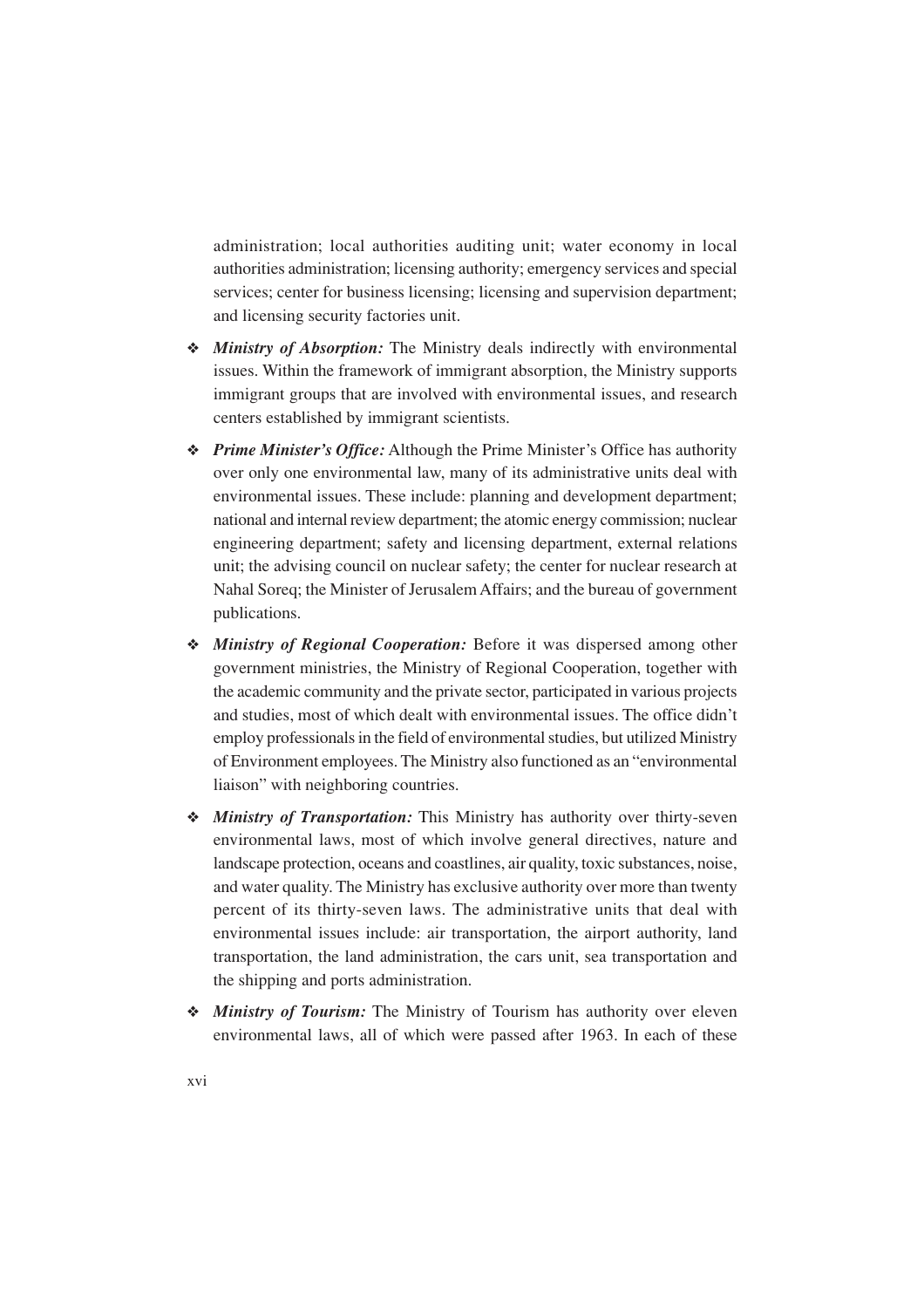laws, the Ministry shares authority with at least three additional government ministries, one of which is always the Ministry of Interior. The National Outline Plan #12, which was formed by the Ministry of Tourism in cooperation with the Ministry of Interior and other bodies, contains the Ministry's environmental policy. The study addressed the following issues: recreational and environmental tourism; the conflict of interest between the Ministry's commitment to sustainable development and environmental protection, on the one hand, and the advantages afforded by exploiting open lands, on the other; cooperation with other bodies; coastal planning and development; ecotourism; rehabilitation of rivers and mines; renovation of tourist areas; construction and management of environmentally friendly hotels.

- ❖ *Ministry of Industry and Trade:* The Ministry has authority over twenty environmental laws, most of which deal with the following topics: oceans and coastlines, toxic substances, air quality, nature and landscape protection, and solid waste. The Ministry has exclusive authority over two laws; for the remainder, it shares authority with at least two additional government ministries over each law. The first environmental law that the Ministry has authority over was passed in 1930. The administrative units that deal with environmental issues and that were reviewed in this study include: chemical and environmental administration; local development authority; and the national physics laboratory. The Ministry is involved in environmental projects and international environmental frameworks, and is responsible for declaring Israel's environmental standards.
- ❖ *Ministry of Communications:* The Ministry is involved in radiation protection, mostly through its electromagnetic spectrum and frequency licensing unit, in cooperation with the Ministry of Environment. The Ministry handles licensing and standardization of antennae and other radiation emitting communications equipment.
- ❖ *Ministry of National Infrastructure:* The Ministry has authority over nineteen environmental laws, most of which involve general directives or air quality. The Ministry has exclusive authority over two environmental laws. Most of the environmental laws over which it has authority were passed before the Ministry's establishment. The administrative units that deal with environmental issues and that were reviewed in this study include: electricity administration;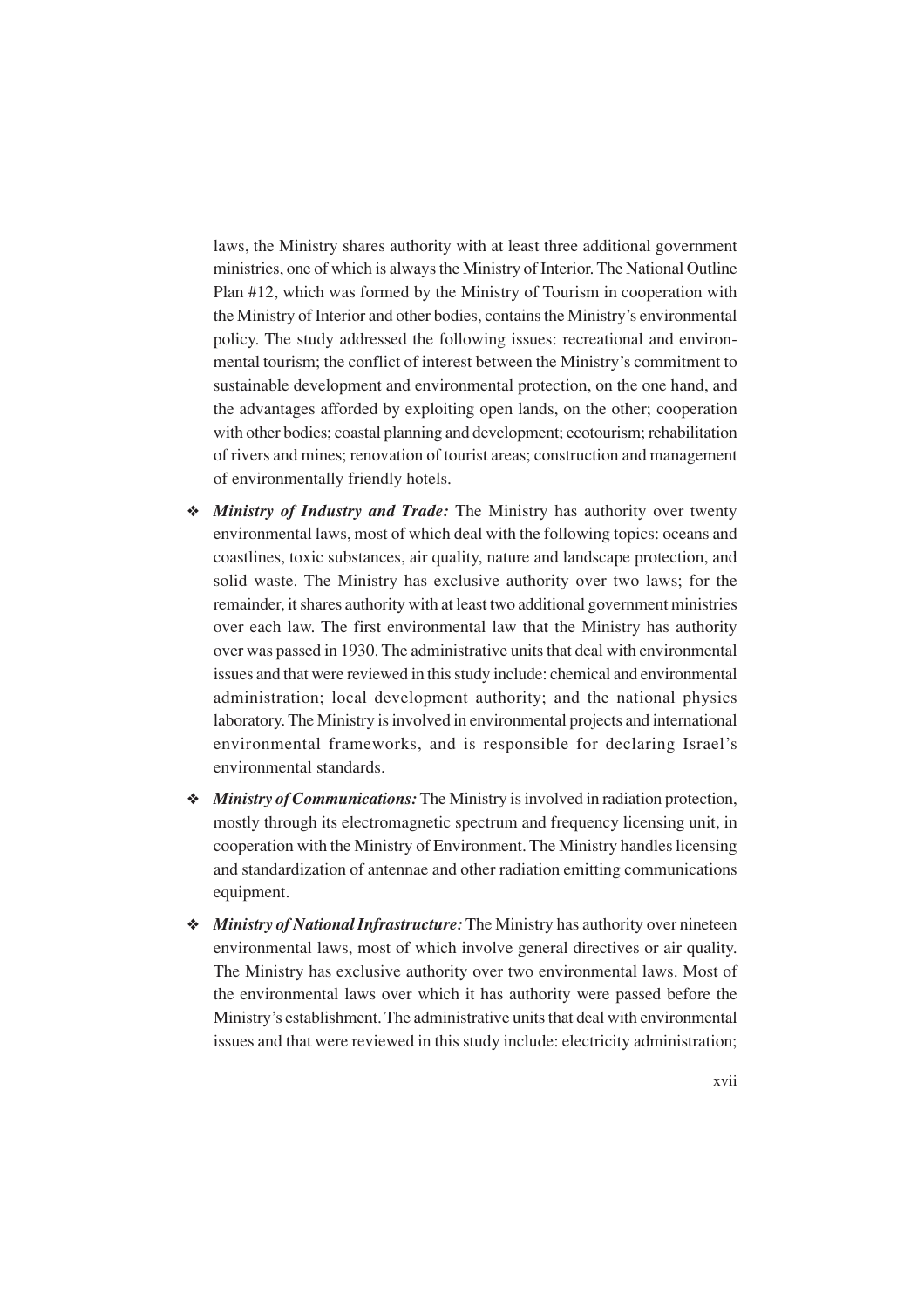gas and oil administration; natural gas administration; soil sciences administration; water and sewage administration; policy and planning administration; office of the head scientist; energy research and development unit; sewage infrastructure management unit; mines and quarries unit; sewage infrastructure development unit; and the environmental unit.

❖ *Water Commissioner:* Although the Minister of National Infrastructure is responsible for the Commissioner's activities, the Commissioner is not subordinate to any government ministry. The Commissioner has partial authority over nine environmental laws. The study describes the ways the Commissioner cooperates with, or is dependent on, other government ministries with authority over Israel's water laws; the Commissioner's responsibility for preserving water resource quality; its guiding principles; and the way it relates to environmental considerations. The administrative units that deal with environmental issues and that were reviewed in this study include: hydrological service unit, hydrometry department, consumption management unit, water and wastewater quality unit, and the development unit.

#### *Conclusions*

The Ministry of Environment was established to centralize and guide environmental administration in Israel. However, in contrast to the government's stated goals, the Ministry of Environment controls only a small part of the environmental agenda. The Ministry of Interior remains the government ministry that yields authority over most environmental issues. The Ministries of Agriculture and Health both have authority over more environmental laws than the Ministry of Environment.

Other government ministries continue to have considerable authority over environmental issues, and play a role in what was intended to be the Ministry of Environment's exclusive domain.

To make matters more complicated, there are many public authorities in Israel that deal with environmental issues. These public authorities work without sufficient coordination or central administration and the Ministry of Environmental lacks the authority to direct or supervise their activities.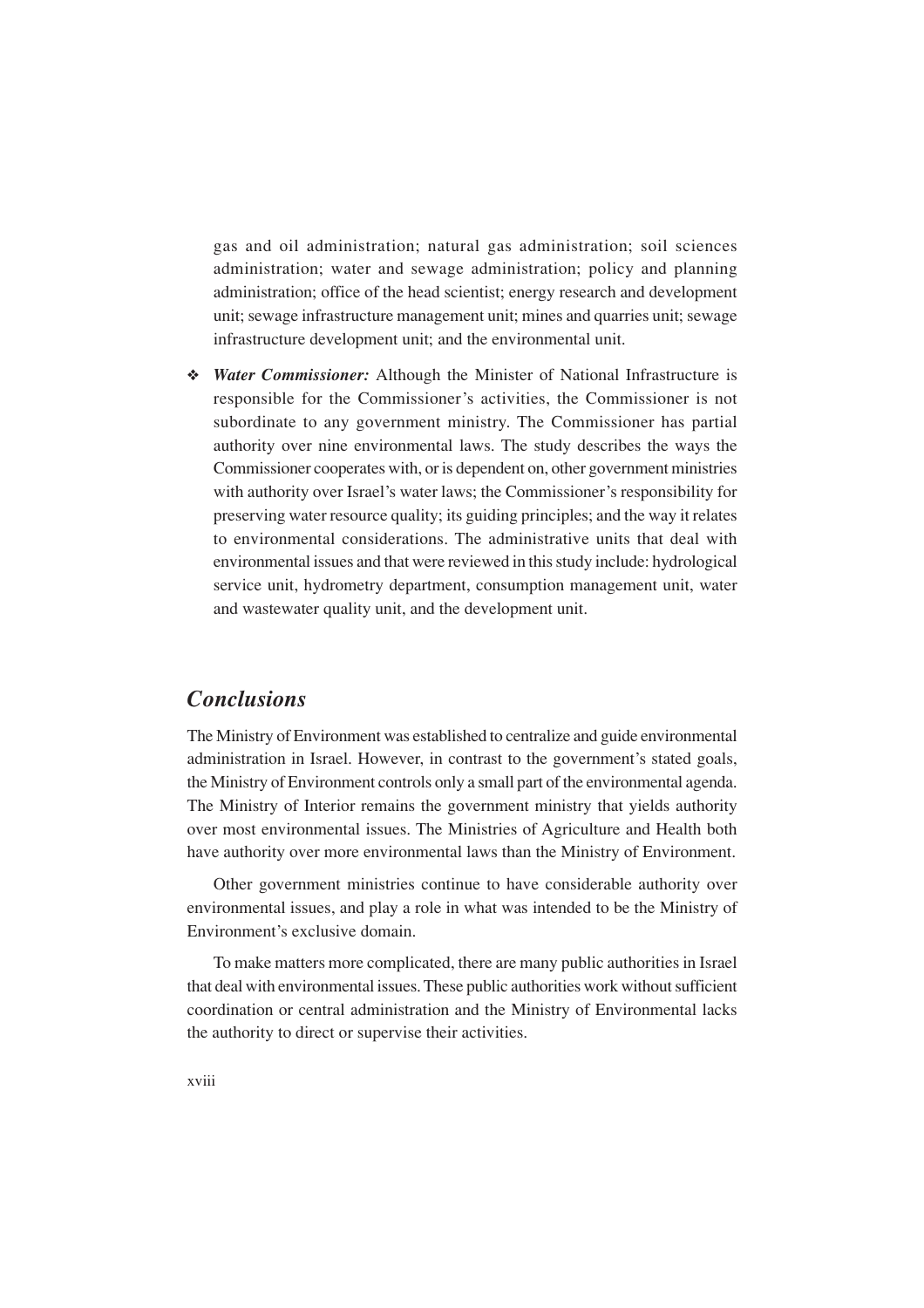One of the results of this multitude of government ministries and public authorities with shared responsibilities and duties is an increase in secondary units, scattered throughout the many government ministries and public authorities, that handle environmental issues. This study is the first "guide to the perplexed", designed to help orient the reader within the complex web of administrative bodies that deal with environmental administration in Israel.

The various environmental units within Israel's government ministries act without central direction, without any requirement to coordinate their activities, and with different objectives, determined by the agenda of the ministries within which they function. This phenomenon is even more pronounced for smaller units and sub-units. The multitude of government ministries (and public authorities, as was described in the previous volume of this study) with shared responsibilities and duties, on the one hand, and autonomous power, on the other, results in duplication, conflicts of interest, and squandered resources. For the public, the current situation creates uncertainty, frustration, and anger. Government bodies and public authorities with shared responsibilities may evade action or enforcement, on the assumption that the other responsible party will carry out these duties. Formulating new government regulations requires extensive inter-ministry coordination, which in turn leads to complications that divert the declared purpose of regulations - flexibility and speed. Since environmentalism is still in its formative stages and the individuals who get involved in the field usually do so out of a sense of purpose and dedication, it seems that it is not too late to correct what has gone awry, before the situation becomes uncontrollable.

One immediate conclusion that emerges from this study is that there is a need to examine the structure of the existing environmental administration in Israel, in order to improve Israel's environmental administration.

Israel might learn from the example of selected countries that have excelled in environmental administration, and that are similar to Israel in size and other characteristics.

The recommended changes include simplifying the administrative structure, so that Israel's environmental authority and administrative capacity are focused in the hands of fewer central bodies. Initial steps towards centralization were taken when the government and parliament decided to create a Ministry of Environment